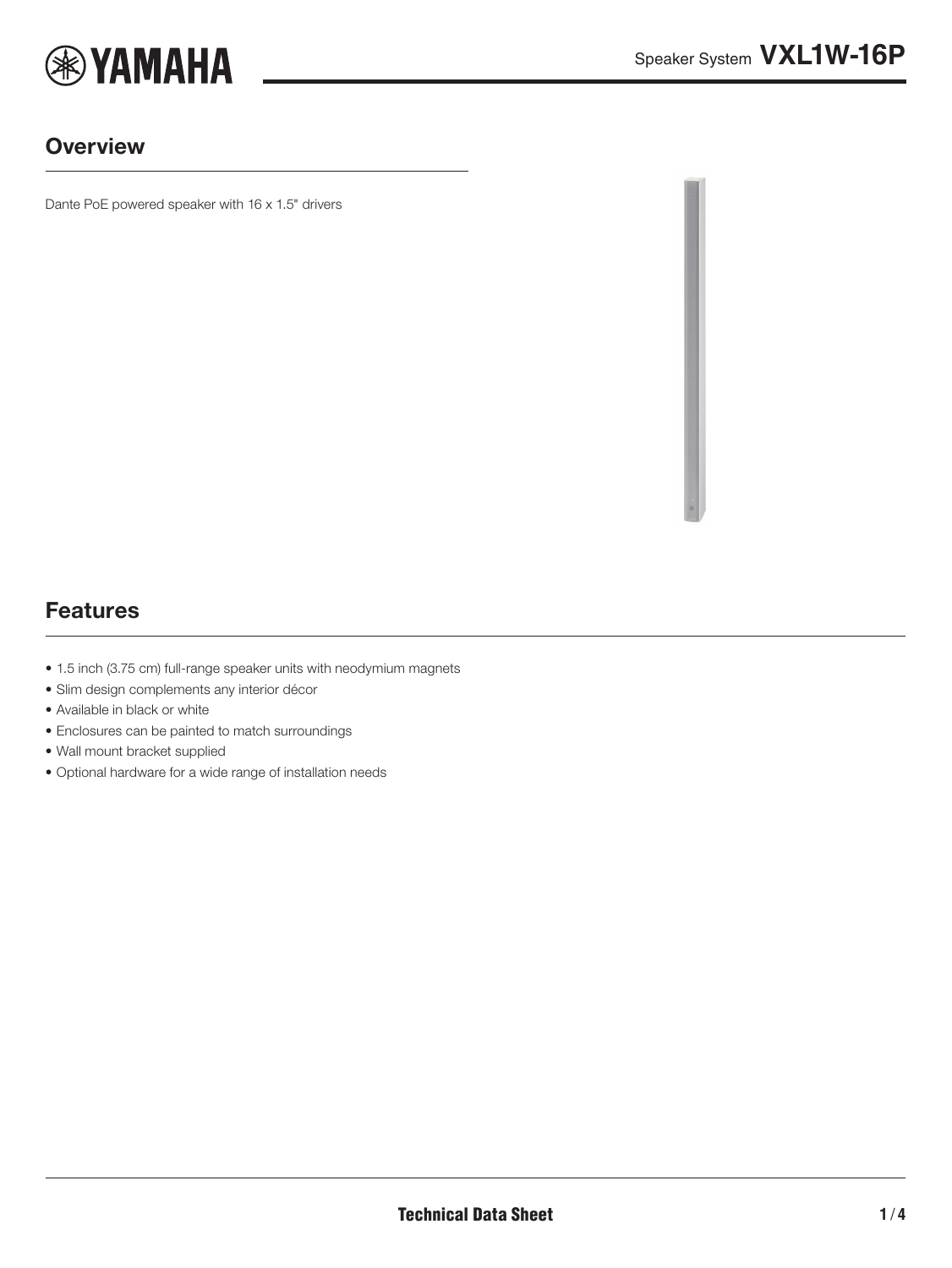

# **Specifications**

#### **General Specifications**

| <b>Speaker Type</b>                |                                | Full-range, powered speaker, bass reflex                                                                          |
|------------------------------------|--------------------------------|-------------------------------------------------------------------------------------------------------------------|
| Frequency Range (-10dB)            |                                | 80Hz - 20kHz*1                                                                                                    |
| <b>Nominal Coverage</b>            | H                              | $170^\circ$                                                                                                       |
|                                    | $\mathsf{V}$                   | $25^{\circ}$ (+12.5° - -12.5°)                                                                                    |
| Effective Coverage (-10dB)         | H                              | $180^\circ$                                                                                                       |
|                                    | $\mathsf{V}$                   | $30^{\circ}$ (+15° - -15°)                                                                                        |
| Components                         | LF-HF                          | 1.5" (3.75cm) Cone x 16                                                                                           |
| Maximum Output Level (1m; on axis) |                                | 102 dB SPL (when using PoE+(IEEE 802.3at))*2                                                                      |
| <b>Power Rating</b>                | Dynamic                        | 15W (PoE+ (IEEE 802.3 at)), 6W (PoE (IEEE 802.3 af))                                                              |
|                                    | Continuous                     | 15W (PoE+ (IEEE 802.3 at)), 6W (PoE (IEEE 802.3 af))                                                              |
| I/O Connectors                     |                                | RJ-45 (Dante) x 1                                                                                                 |
| <b>Protection Circuit</b>          | <b>Speaker Processing</b>      | Clip limiting, Integral power protection                                                                          |
|                                    | <b>Amplifier Protection</b>    | Over current protection, Over temperature protection, Under voltage lock out, DC detection, Clock detection       |
|                                    | <b>Power Supply Protection</b> | Over load protection, Over voltage protection, Under voltage lock out                                             |
| Cooling                            |                                | Natural convection                                                                                                |
| <b>Power Requirements</b>          |                                | PoE+(IEEE 802.3at), PoE(IEEE 802.3af)                                                                             |
| <b>Power Consumption</b>           |                                | Idle: 3W, 1/8(Pink Noise): 6W (PoE+(IEEE 802.3at)), 4.3W (PoE(IEEE 802.3af))                                      |
| Finish                             |                                | VXL1W-16P: White painting (approximate value: Munsell N9.0)                                                       |
| <b>Magnetic Shielding</b>          |                                | N <sub>o</sub>                                                                                                    |
| <b>Dust and Water Resistant</b>    |                                | No.                                                                                                               |
| <b>Accessories</b>                 |                                | Mounting bracket x 2, Bracket base x 2, Safety wire x 1, Machine screws (M5x10) x 2, Template x 1, Owner's manual |
| <b>Options</b>                     |                                | WMB-L1B (W), HCB-L1B, PA-L1B                                                                                      |
| Packaging                          |                                | Packaged in 1 pc                                                                                                  |
| Dimensions (W x H x D)             |                                | 54mm x 1120mm x 104mm (2.1" x 44.1" x 4.1") (Speaker only)                                                        |
| Weight                             |                                | 5.0kg (11.0lbs) (Speaker only)                                                                                    |
|                                    |                                |                                                                                                                   |

\*1: Half-space (2π)

\*2:Measured peak SPL with IEC noise at 2m; value converted to 1m is shown (frequency range: 100 Hz – 10 kHz)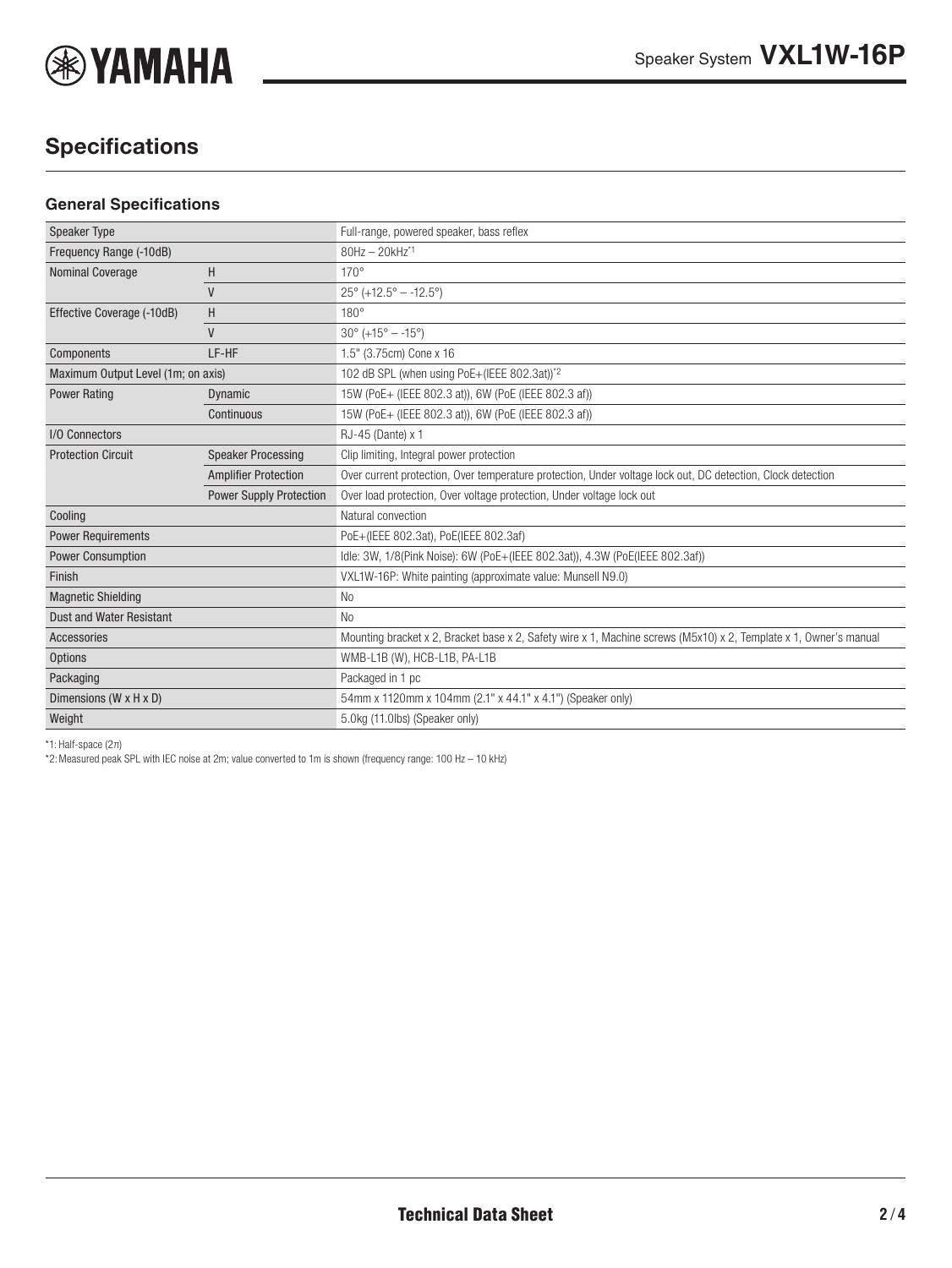

Unit: mm (inch)

### **Dimensions**



### **Options**

- WMB-L1B / WMB-L1W Wall Mount Bracket
- 
- 

• HCB-L1B Horizontal Coupling Bracket • PA-L1B Pole Mount Bracket

## **Software**

- ProVisionaire Touch
- ProVisionaire Control